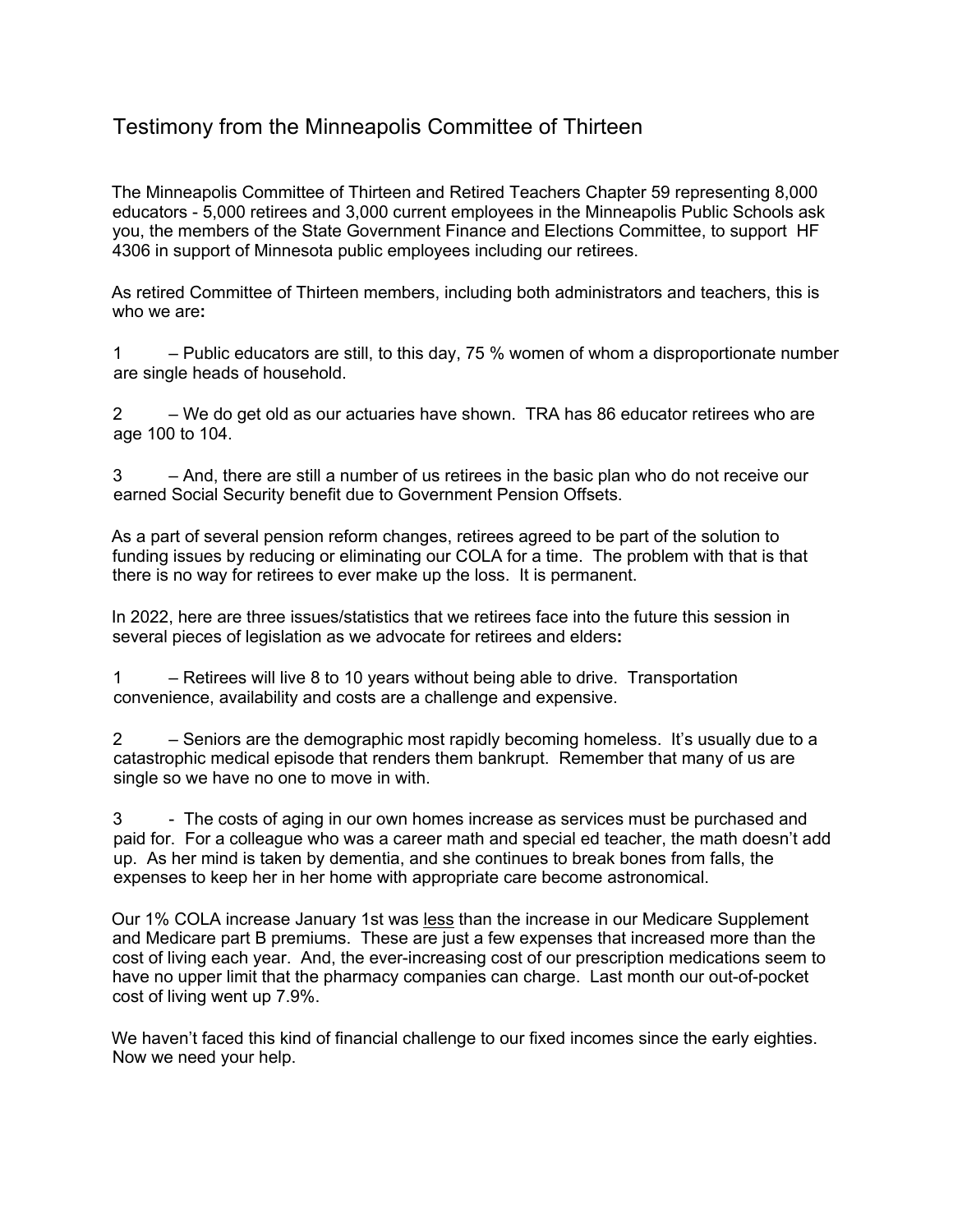We spent our careers teaching your children and we continue to live in your communities and keeping our towns and cities throughout Minnesota in every one of your districts viable. We are proud that over 85% of Minnesota's public employees retire and stay in Minnesota.

We are asking you to support HF 4306 in support of Minnesota public employees including our retirees.

Please consider the realities of our cost-of-living as we age and try to keep up, stay home, stay solvent, and stay strong. It's not just tough to get old, it's expensive. Thank you for your consideration.

Louise A. Sundin, Committee of Thirteen **Isundin@mft59.org** 

5216 Vincent Ave S Minneapolis, MN 55410